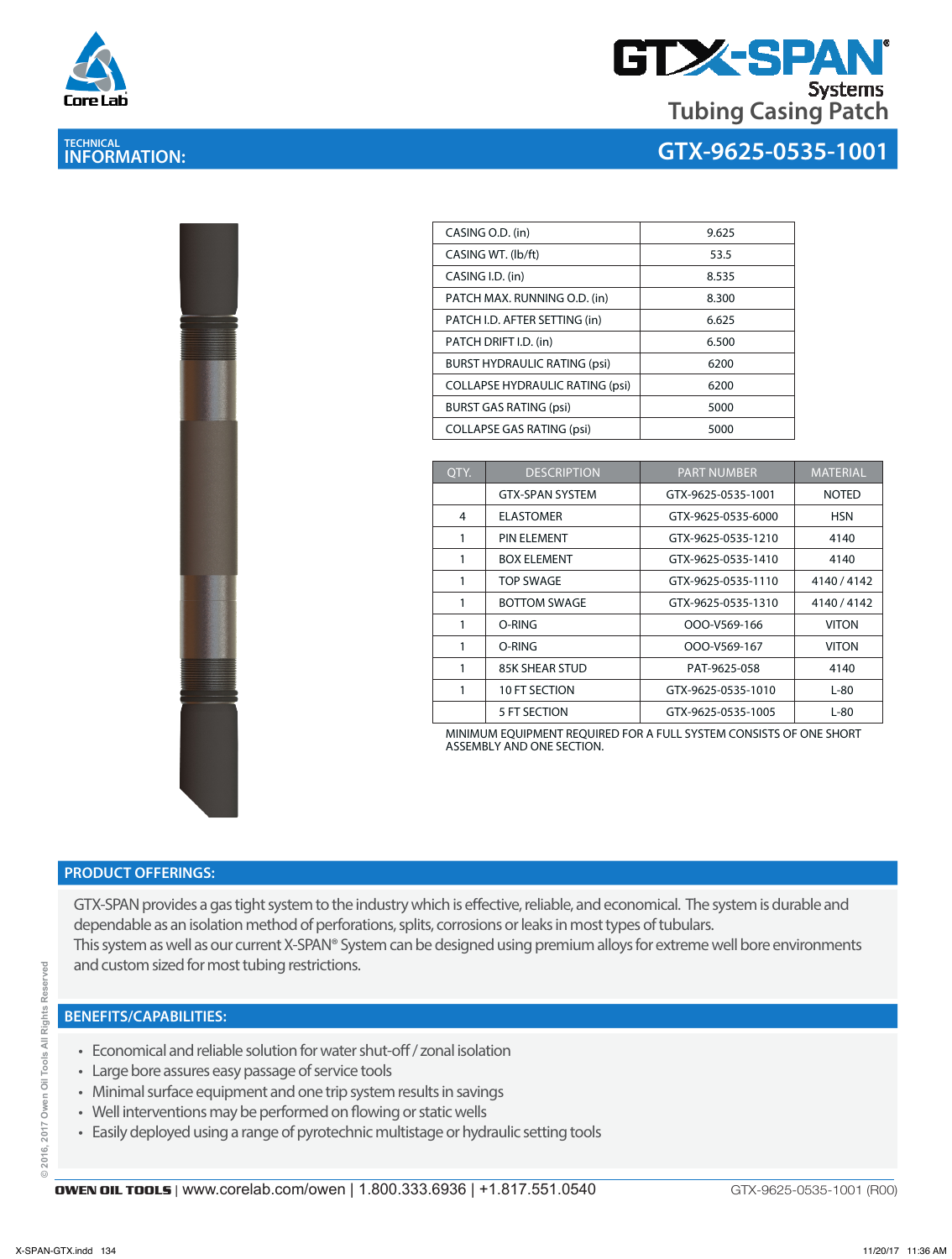

# **GTX-SPAN® Tubing Casing Patch**

**GTX-9625-0535-1001**

# **TECHNICAL INFORMATION:**



| CASING O.D. (in)                       | 9.625 |
|----------------------------------------|-------|
| CASING WT. (lb/ft)                     | 53.5  |
| CASING I.D. (in)                       | 8.535 |
| PATCH MAX. RUNNING O.D. (in)           | 8.300 |
| PATCH I.D. AFTER SETTING (in)          | 6.625 |
| PATCH DRIFT I.D. (in)                  | 6.500 |
| <b>BURST HYDRAULIC RATING (psi)</b>    | 6200  |
| <b>COLLAPSE HYDRAULIC RATING (psi)</b> | 6200  |
| <b>BURST GAS RATING (psi)</b>          | 5000  |
| <b>COLLAPSE GAS RATING (psi)</b>       | 5000  |

1 PIN ELEMENT GTX-9625-0535-1210 4140

| OTY.         | <b>DESCRIPTION</b>                               | <b>PART NUMBER</b> | <b>MATERIAL</b> |
|--------------|--------------------------------------------------|--------------------|-----------------|
| 4            | <b>ELASTOMER</b>                                 | GTX-9625-0535-6000 | <b>HSN</b>      |
| $\mathbf{1}$ | PIN ELEMENT                                      | GTX-9625-0535-1210 | 4140            |
| 1            | <b>BOX ELEMENT</b>                               | GTX-9625-0535-1410 | 4140            |
| 1            | <b>TOP SWAGE</b>                                 | GTX-9625-0535-1110 | 4140 / 4142     |
| $\mathbf{1}$ | <b>BOTTOM SWAGE</b>                              | GTX-9625-0535-1310 | 4140 / 4142     |
| $N+1$        | O-RING                                           | OOO-V569-166       | <b>VITON</b>    |
| $N+1$        | O-RING                                           | OOO-V569-167       | <b>VITON</b>    |
| $\mathbf{1}$ | <b>85K SHEAR STUD</b>                            | PAT-9625-058       | 4140            |
| 1            | SET SCREW 1/4 INCH X 20<br><b>TPI, 5/16 INCH</b> | PUR-0501-030       | <b>ALLOY</b>    |
| N            | 10 FT SECTION                                    | GTX-9625-0535-1010 | $L-80$          |
| 1            | <b>SETTING SLEEVE</b>                            | SET-4500-032A      | 4130/4140       |
| $\mathbf{1}$ | <b>SLEEVE LOCK NUT</b>                           | SET-4500-033       | 4130/4140       |
| $\mathbf{1}$ | SETTING SLEEVE                                   | SET-4500-241       | 4140 / 4142     |
| 1            | TOP ADAPTER ROD                                  | SET-3250-132       | 4130/4140       |
| $N+1$        | ROD TANDEM<br><b>CONNECTOR</b>                   | SET-3250-133       | 4130/4140       |
| N            | 10 FT. ROD                                       | SET-3250-134       | 4130/4140       |
| OPT.         | 5 FT ROD                                         | SET-3250-135       | 4130/4140       |
| $\mathbf{1}$ | BOTTOM ADAPTER ROD                               | SET-3250-217       | 4130/4140       |
| 1            | <b>COLLET SUPPORT</b>                            | SET-4500-227       | 4140 / 4142     |
| 1            | <b>COLLET ASSEMBLY</b>                           | SET-4500-224       | N/A             |
| 1            | <b>COLLET BODY</b>                               | SET-4500-225       | 4140/4142       |
| 1            | <b>COLLET END SUB</b>                            | SET-4500-226       | 4140 / 4142     |
| 1            | <b>ROD SUPPORT</b>                               | SET-4500-228       | <b>ALUMINUM</b> |
| 1            | <b>COLLET SUPPORT</b>                            | SET-3250-227       | 4143 / 4140     |
| N            | ROD SUPPORT                                      | SET-3250-238       | ALUMINIUM       |

MINIMUM EQUIPMENT REQUIRED FOR 10 FT. SYSTEM